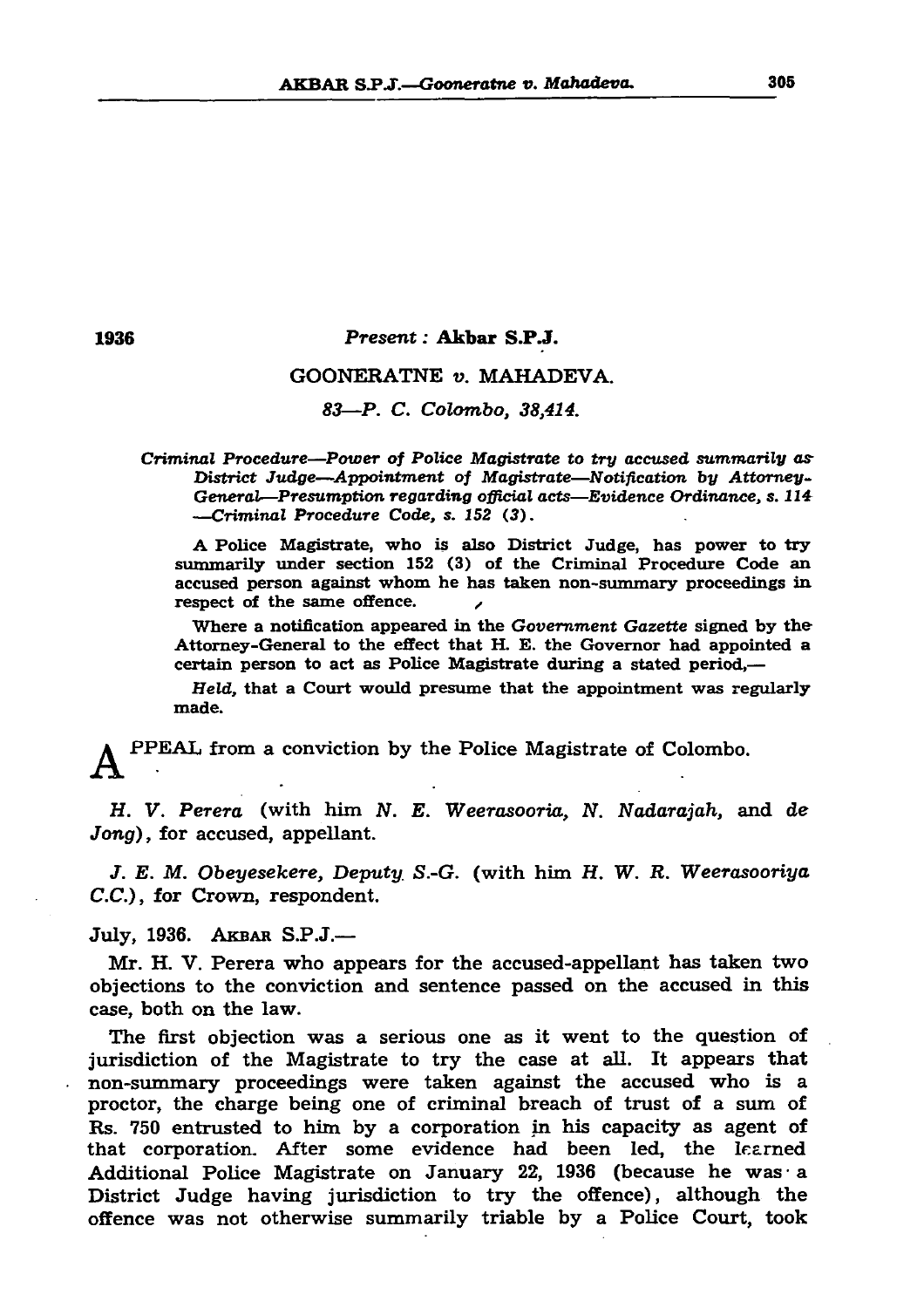## 306 AKBAR S.P.J*.—Gooneratne v. Mahadeva.*

summary proceedings, stating as his reason that it was expedient to do so, and purporting to act under section 152 (3) of the Criminal Procedure Code. The learned Magistrate framed a charge against the accused to which he pleaded " guilty ". His counsel, Mr. R. L. Pereira K.C., moved for leniency in view of the fact that the accused would anyhow forfeit his professional career and that the money was paid back at the end. The learned Judge refused to treat the accused as a first offender under section 325 of the Criminal Procedure Code and sentenced him to a term of six months' rigorous imprisonment.

Mr. Perera argues in the first place that the Magistrate had no jurisdiction on January 22, 1936, to act as Police Magistrate, Colombo, with powers also to act as District Judge. He took the objection on the ground that Mr. J. N. Arumugam had been appointed Police Magistrate, Colombo, to officiate from January 18, 1936, and that Mr. Manders as Additional Police Magistrate had no power to act as Magistrate. Reference was made to the Courts Ordinance, sections 55, 56, and 57. I did not at that time think that there was much substance in this argument because whether he was Magistrate or Additional Magistrate, he had concurrent jurisdiction with Mr. Arumugam.

Mr. Perera then took another objection, namely, that Mr. Manders had not been appointed by the Governor as required by section 56 of the Courts Ordinance, to act as Magistrate on January 22, 1936. If Mr. Manders had not been appointed Magistrate on January 22, 1936, as the learned Deputy Solicitor-General admitted that he (Mr. Manders) had ceased to act as Magistrate on January 18, 1936, then obviously Mr. Manders had no jurisdiction to try this case. But a *Gazette* Notification has been produced by the learned Deputy Solicitor-General, published in the *Government Gazette* of January 31, 1936, which contains a notification dated January 27, 1936, and signed by the Acting Attorney-General announcing the fact that His Excellency the Governor has been pleased to make certain appointments. There are 13 appointments so announced, one of them being to this effect:

" Mr. R. H. D. Manders to be an Additional Police Magistrate, an Additional District Judge, and an Additional Municipal Magistrate, Colombo, from January 18 to 22, 1936."

Mr. Perera, however, argues that this notification which purports to have been issued by the Acting Attorney-General on January 27, 1936, appointing Mr. R. H. D. Manders was made after he had begun to officiate from the 18th and had ended officiating on January 22, 1936. In other words, he is entitled, he says, to ask that a Court should presume that the appointment was made in retrospect. It will be seen, however, from the' Evidence Ordinance, No. 14 of 1895, section 114—illustration (e) —that the Court may presume that judicial and official acts *have been regularly performed.* Further, under section 81, the Court shall presume the genuiness of the local *Government Gazette.* Section 57 states that the Court shall take judicial notice of the accession to office, names, titles, functions and signatures of the persons filling for the time being any public office in any part of the Colony, if the fact of such appointment to such office is notified in the *Government Gazette.*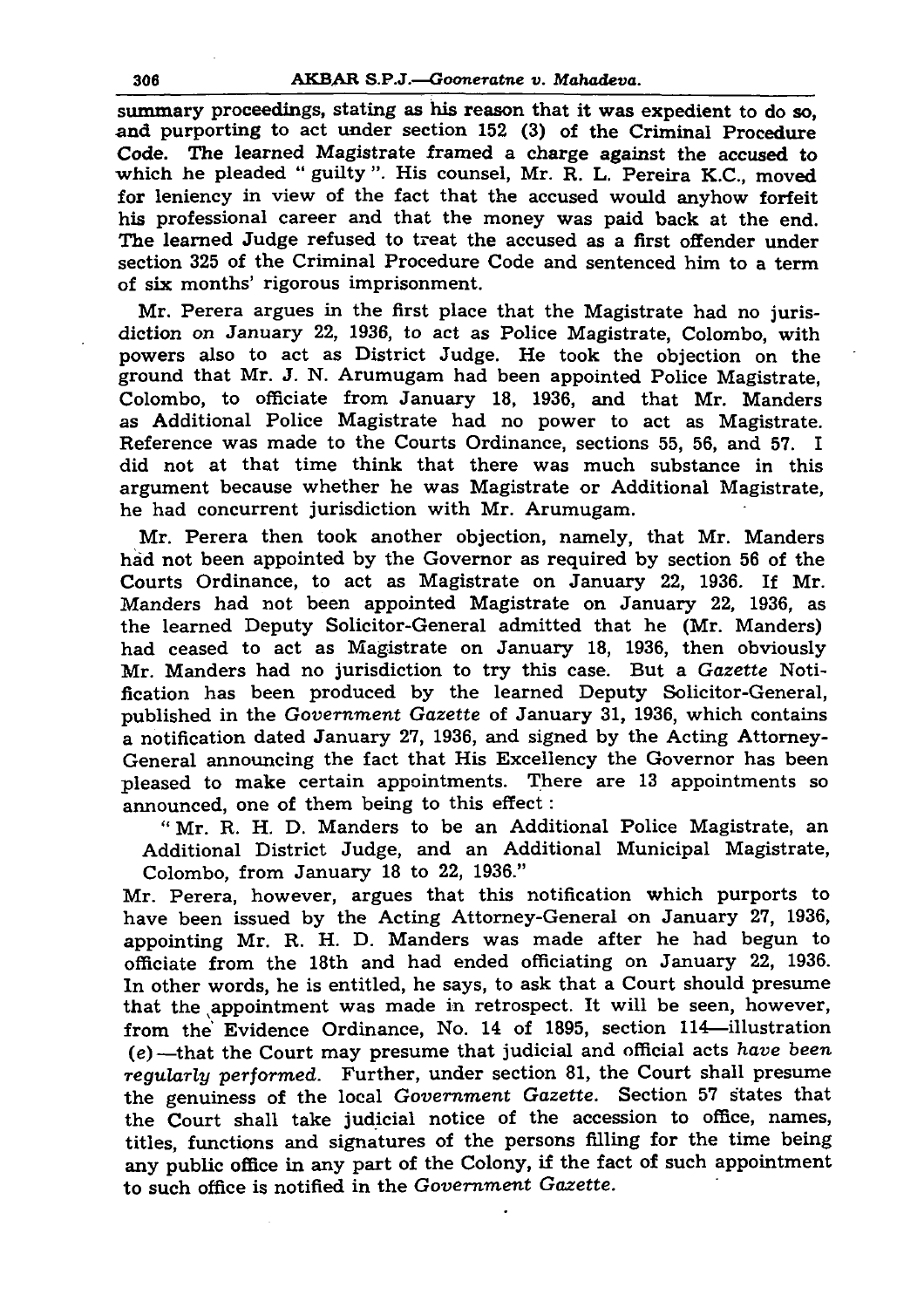## AKBAR S.P.J.—Gooneratne v. Mahadeva. 307

I must therefore presume the genuineness of the *Government Gazette* and the fact that the proclamation was made by the Acting Attorney-General on January 27, 1936, announcing to the world that Mr. R. H. D. Manders had been regularly appointed, according to law, with power to act between the dates specified in the Notification.

What Mr. Perera wants me to do is to presume the opposite from the fact that the *Gazette* is dated January 31, 1936, and the Acting Attorney-General's letter is dated January 27, 1936. I do not see why, in view of illustration (e) of section 114 of the Evidence Ordinance, I may not presume that the appointment was made in time so as to authorize Mr. Manders to act as Police Magistrate during the period mentioned in

the Notification.

Another point was taken incidentally and that was the fact that the Courts Ordinance refers to appointments being made by the Governor whereas this Notification is signed by the Acting Attorney-General. I cannot, in view of the presumtion created by section 114 (illustration (e) ) see any reason to doubt what the Notification purports to state, namely, that the appointment was made by the Governor. Even if it were otherwise, that is to say, even if the appointment was made by the Attorney-General and not by the Governor, the Interpretation Ordinance section 9 (3) of Ordinance No. 21 of 1901—in my opinion, covers the case. That sub-section states that in all Ordinances for the purpose of expressing that a law relating to the chief or superior of an office shall apply to the deputies or subordinates lawfully executing the duties of such office in place of such chief or superior, it shall be deemed to have been and to be sufficient to prescribe the duty of such chief superior. The Notification states that the Acting Attorney-General was acting under His Excellency's command. The presumption, therefore, is that the Acting Attorney-General had been duly authorized by His Excellency to perform the duty that he purported to exercise in appointing Mr. R. H. D. Manders to act as the Additional Police Magistrate of Colombo. In other words, there is nothing before me to show that the Acting Attorney-General was not lawfully executing the duties authorized by His Excellency. I might mention, however, that the learned Deputy Solicitor-General called my attention to articles 92, 93, and 94 of the Ceylon State Council Order in Council. Under section 94, the Governor may, by order published in the *Government Gazette,* delegate to any Officer of State or to any Executive Committee or to the Head of any Government Department, subject to such conditions or limitations, as he may prescribe, the exercise of any power, authority or function to which articles 92 and 93 refer.

This is one method by which the Governor can act. The alternative

method is the one adopted in this case, by which he can authorize the Attorney-General to appoint a Police Magistrate or District Judge on his behalf.

The *Gazette* of January 31, 1936, enables me- to come to the conclusion that the appointment has been made in the regular course by an officer who has been authorized to act by His Excellency the Governor in the way the law allows him. For these reasons, the main objection taken